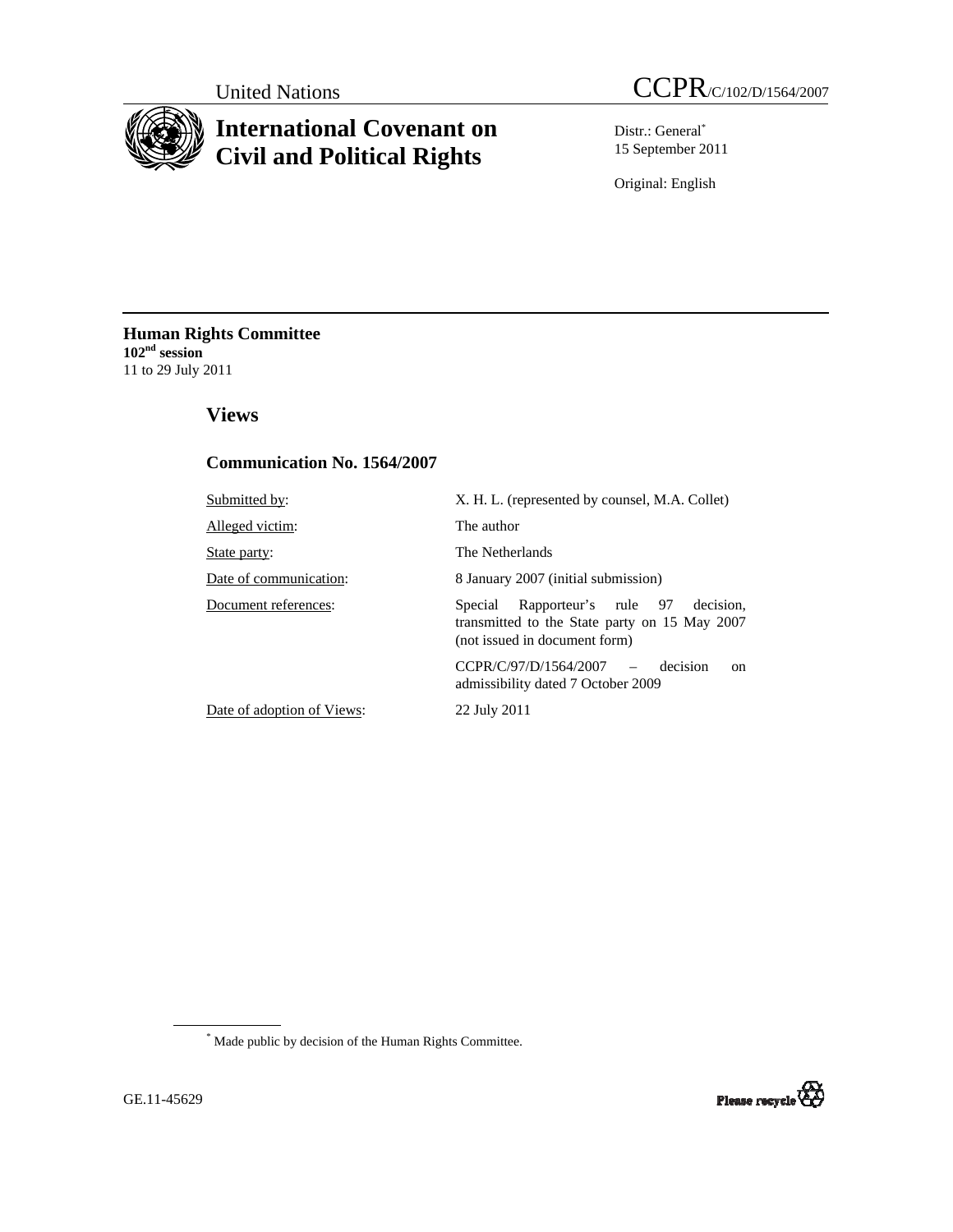| Subject matter:                    | Unaccompanied minor claiming asylum                                                 |
|------------------------------------|-------------------------------------------------------------------------------------|
| <i>Procedural issues:</i>          | Exhaustion of domestic remedies                                                     |
| Substantive issues:                | Inhuman treatment; arbitrary interference with<br>the family; protection as a child |
| Articles of the Optional Protocol: | 1; 2; and 5, paragraph $2 b$ )                                                      |
| Articles of the Covenant:          | 7: 17: and 24                                                                       |

On 22 July 2011, the Human Rights Committee adopted the annexed text as the Committee's Views, under article 5, paragraph 4, of the Optional Protocol in respect of communication No. 1564/2007.

[Annex]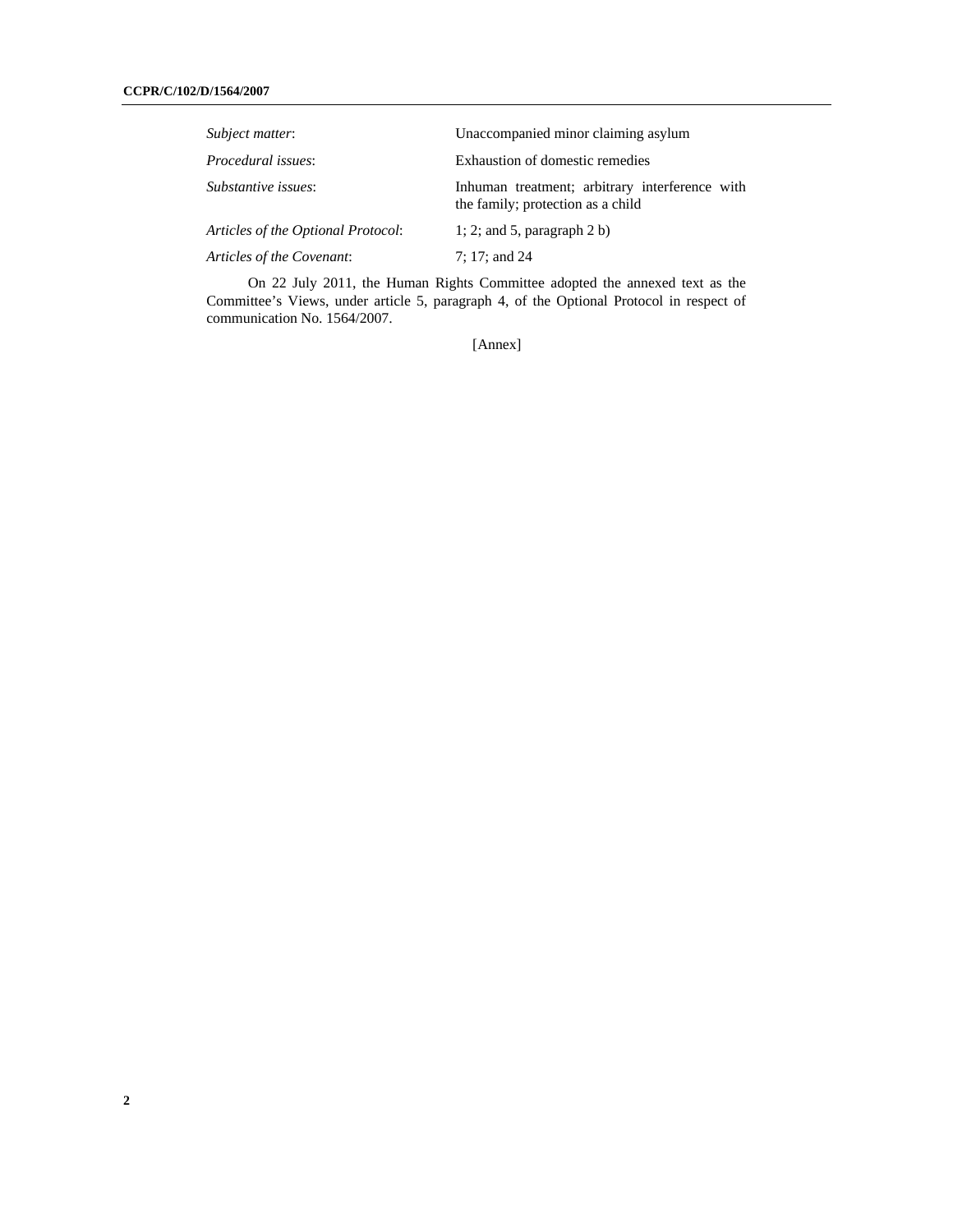# **Annex**

# **Views of the Human Rights Committee under article 5, paragraph 4, of the Optional Protocol to the International Covenant on Civil and Political rights (102nd session)**

concerning

#### **Communication No. 1564/2007\*\***

| Submitted by:                   | X. H. L. (represented by counsel, M.A. Collet) |
|---------------------------------|------------------------------------------------|
| Alleged victim:                 | The author                                     |
| State party:                    | The Netherlands                                |
| Date of communication:          | 8 January 2007 (initial submission)            |
| Date of Admissibility decision: | 7 October 2009                                 |
|                                 |                                                |

 The Human Rights Committee, established under article 28 of the International Covenant on Civil and Political Rights,

Meeting on 22 July 2011

 Having concluded its consideration of communication No. 1564/2007, submitted to the Human Rights Committee on behalf of Mr. X. H. L. under the Optional Protocol to the International Covenant on Civil and Political Rights,

 Having taken into account all written information made available to it by the author of the communication, and the State party,

Adopts the following:

### **Views under article 5, paragraph 4, of the Optional Protocol**

1.1 The author of the communication, dated 8 January 2007, is Mr. X. H. L., a Chinese national, born in 1991. He claims to be a victim of violations by the Netherlands of articles 7, 17 and 24 of the Covenant. He is represented by counsel Mr. M. A. Collet

1.2 On 16 October 2007, the Committee, acting through its Special rapporteur on new communications, granted a request from the State party to split the consideration of the admissibility of the communication from its merits.

<sup>\*\*</sup> The following members of the Committee participated in the examination of the present communication: Mr. Abdelfattah Amor, Mr. Lazhari Bouzid, Ms. Christine Chanet, Mr. Ahmad Amin Fathalla, Mr. Yuji Iwasawa, Ms. Helen Keller, Mr. Rajsoomer Lallah, Ms. Zonke Zanele Majodina, Ms. Iulia Antoanella Motoc, Mr. Gerald L. Neuman, Mr. Michael O'Flaherty, Mr. Rafael Rivas Posada, Sir Nigel Rodley, Mr. Fabian Omar Salvioli. and Mr. Krister Thelin

Pursuant to rule 90 of the Committee's rules of procedure, Committee members, Mr. Cornelis Flinterman and Ms. Margo Waterval did not participate in the adoption of the present decision.

The texts of three individual opinions signed by Committee members, Sir Nigel Rodley, Mr. Krister Thelin, Mr. Gerald L. Neuman, Mr. Yuji Iwasawa and Mr. Fabían Omar Salvioli are appended to the present Views.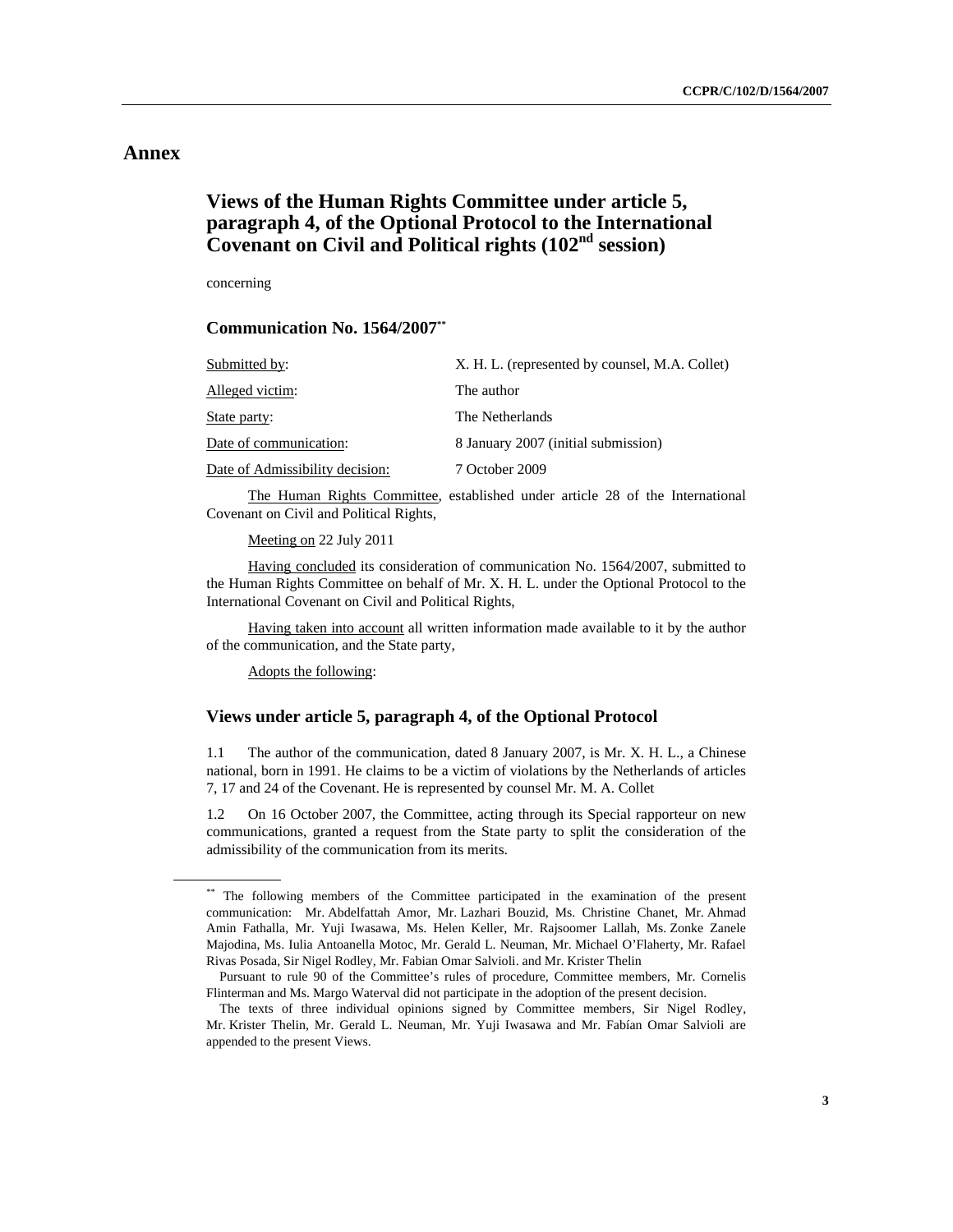#### **Facts as submitted by the author**

2.1 The author entered the Netherlands as an unaccompanied minor when he was 12 years old. He states that he left China with his mother on 24 February 2004 by plane from Beijing to Kiev. They stayed in Kiev for three days. In the evening of 27 February they left Kiev by car and drove until the next evening. His mother then left with two unknown persons, and the author was taken by a man in a car to the Netherlands, where he arrived on 3 March 2004.

2.2 Upon arrival in the Netherlands, the author applied for asylum. His request was rejected on 24 March 2004 in the so-called "48-hour accelerated procedure"<sup>1</sup>. On appeal, the District Court, by decision of 30 July 2004, quashed the Minister's decision and ordered a reconsideration of the author's application under the regular procedure.

2.3 On 21 April 2005, the Minister of Immigration rejected the author's application arguing that he had not provided any reasonable grounds for fear of persecution. In relation to the author's young age, the Minister considered that Chinese unaccompanied minors were not eligible for a special residence permit, as adequate care was provided in their country of origin. The District Court, by decision of 13 February 2006, rejected the author's appeal. A further appeal was rejected by the Council of State on 17 July 2006. The author continues to reside in the Netherlands.

#### **The complaint**

3.1 The author claims that the decision to return him to China violates article 7 of the Covenant because he would be subjected to inhumane treatment. He explains that, since he was only 12 when he left China, he does not have his own identity card or *hukou* registration. Without these, he cannot prove his identity or access orphanages, healthcare, education, or any other kind of social assistance in China. He notes that, given that he has no contact or family connections in China, he would be forced to beg in the streets.

3.2 He further claims that the State party's decision to return him to China constitutes a breach of his right to private and family life recognised by article 17 of the Covenant. He notes that he considers his Dutch guardian as his only family, as he has no family left in China and is unaware of his mother's whereabouts.

3.3 Finally, he claims a violation of article 24 of the Covenant and article 3 of the Convention on the Rights of the Child, since the Netherlands did not take his best interests as a child into account by subjecting him to the accelerated asylum procedure. He claims that he was left with the burden to prove that he would not have access to an orphanage in China, which is too heavy a burden for a child. A further violation of article 24 is claimed because rejecting his request for asylum or for a permit on humanitarian grounds is against his best interests as a minor. He argues that he has integrated into Dutch society since his arrival in 2004 and has learned the language.

#### **State party's observations concerning the admissibility of the communication**

4.1 By submission of 16 July 2007, the State party requested that the Committee declare the communication inadmissible.

4.2 With regard to the author's claim under article 7, the State party argued that it had not been sufficiently substantiated for purposes of admissibility, because all documents submitted by the author were of a general nature and did not relate to his specific case.

 $<sup>1</sup>$  The author notes that this accelerated procedure is used to decide on apparently weak asylum cases.</sup>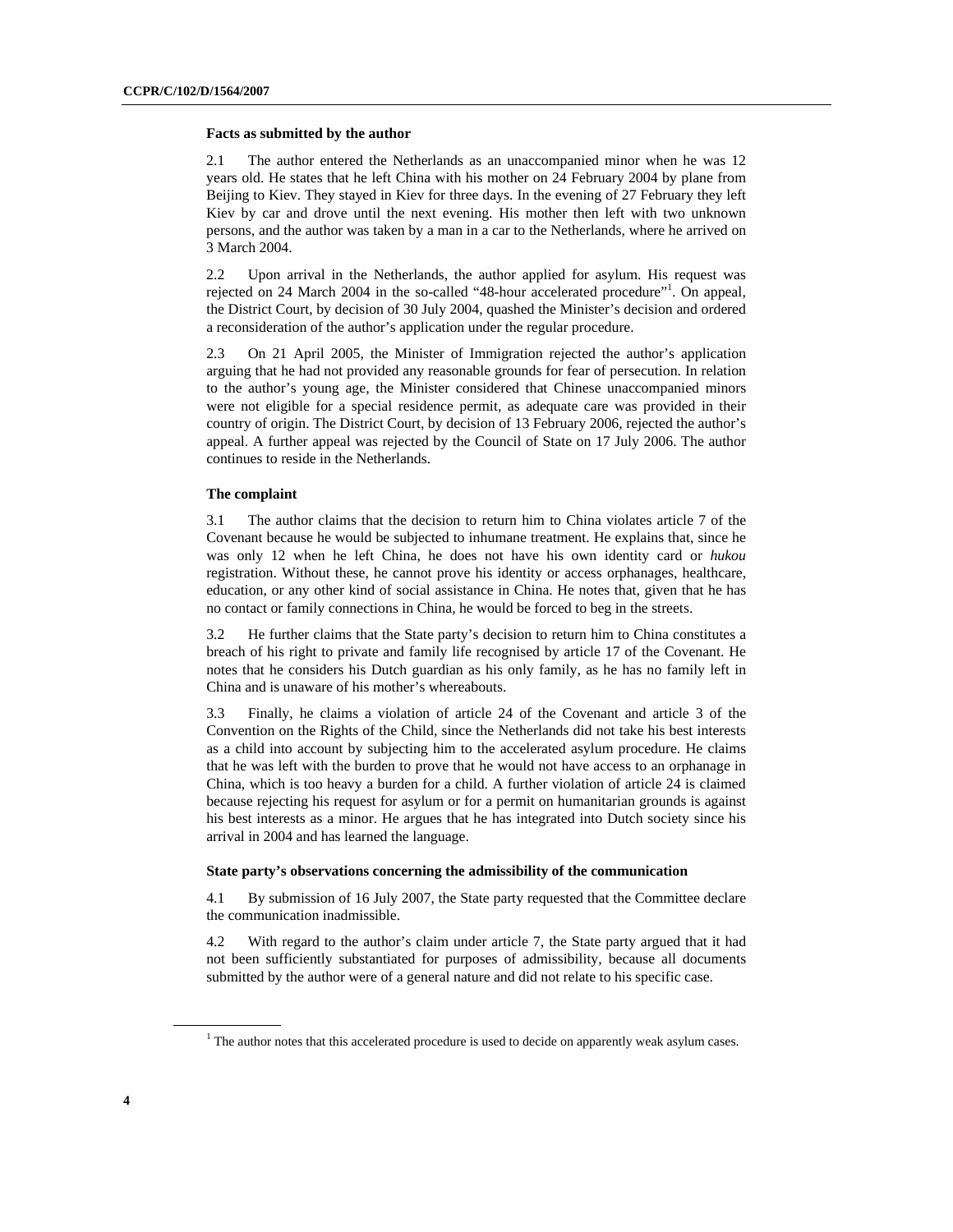4.3 The State party further submitted that the author had not brought his claim under article 17 before the domestic courts, and that this claim was thus inadmissible for nonexhaustion of domestic remedies.

4.4 With regard to the author's claim under article 24, the State party noted that the author's asylum application was at first rejected through an accelerated procedure, but that the District Court ordered the reassessment of the author's application under the regular asylum procedure, which was subsequently done. Accordingly, the author had ample opportunity to substantiate his claims. Therefore, the State party contended that this part of the communication was not sufficiently substantiated for the purposes of admissibility.

4.5 Finally, the State party claimed that the parts of the communication relating to alleged breaches of the CRC were inadmissible under article 1 of the Optional Protocol.

#### **Author's comments**

5.1 By submissions of 31 July 2008 and 2 December 2008, the author noted, with regard to his claim under article 17 of the Covenant, that it was not possible to address a breach of family life under Dutch asylum law. Nevertheless, he stated that he had raised a possible violation of article 8 of the European Convention on Human Rights before the Court of Appeal in the Netherlands, which was an equivalent provision.

5.2 With regard to his claim under article 7, the author claimed that he could not provide information relating to his personal situation in China, as he had been in the Netherlands since 2004. He referred to general information that showed that it was impossible to return and live in China without any documentation.

5.3 The author explained that he had invoked article 3 of the CRC only in conjunction with article 24 of the Covenant. He further maintained that the State party's intention to have his claim dealt with under the accelerated procedure was a violation of article 24 of the Covenant, even though this decision was later overturned by the District Court.

#### **Committee's decision on admissibility**

6. On 7 October 2009, the Committee declared the communication admissible under articles 7, 17 and 24. With regard to the State party's allegation that the author had not expressly invoked article 17 before national courts, the Committee noted the author's argument that it was not possible for the Courts to address such claims in the context of an asylum procedure, and that he had nevertheless raised in his appeal the possible violation of article 8 of the European Convention on Human Rights, which relates to a similar substantive right. With regard to the author's claim under article 24 because he had been subjected to the accelerated asylum procedure, the Committee considered that part of the claim inadmissible under article 2 of the Optional Protocol because the Court ordered the reassessment of the author's claim through the regular procedure, which was subsequently done. However, the Committee considered that there were no obstacles to the admissibility of the part of the author's claim that the decision to reject his application for asylum and for a permit on humanitarian grounds violated his rights under article 24 because he was well integrated into Dutch society.

#### **State party's observations concerning the merits of the communication and author's comments**

7.1 On 4 May 2010, the State party noted that it was the author's responsibility to prove that there were serious grounds for believing that, if returned to China, he would be subjected to a treatment in violation of article 7. The State party added that, according to the country report on China issued by the Minister of Foreign Affairs of the Netherlands, every family in China had a *hukou* or family book, and all *hukou* registers were kept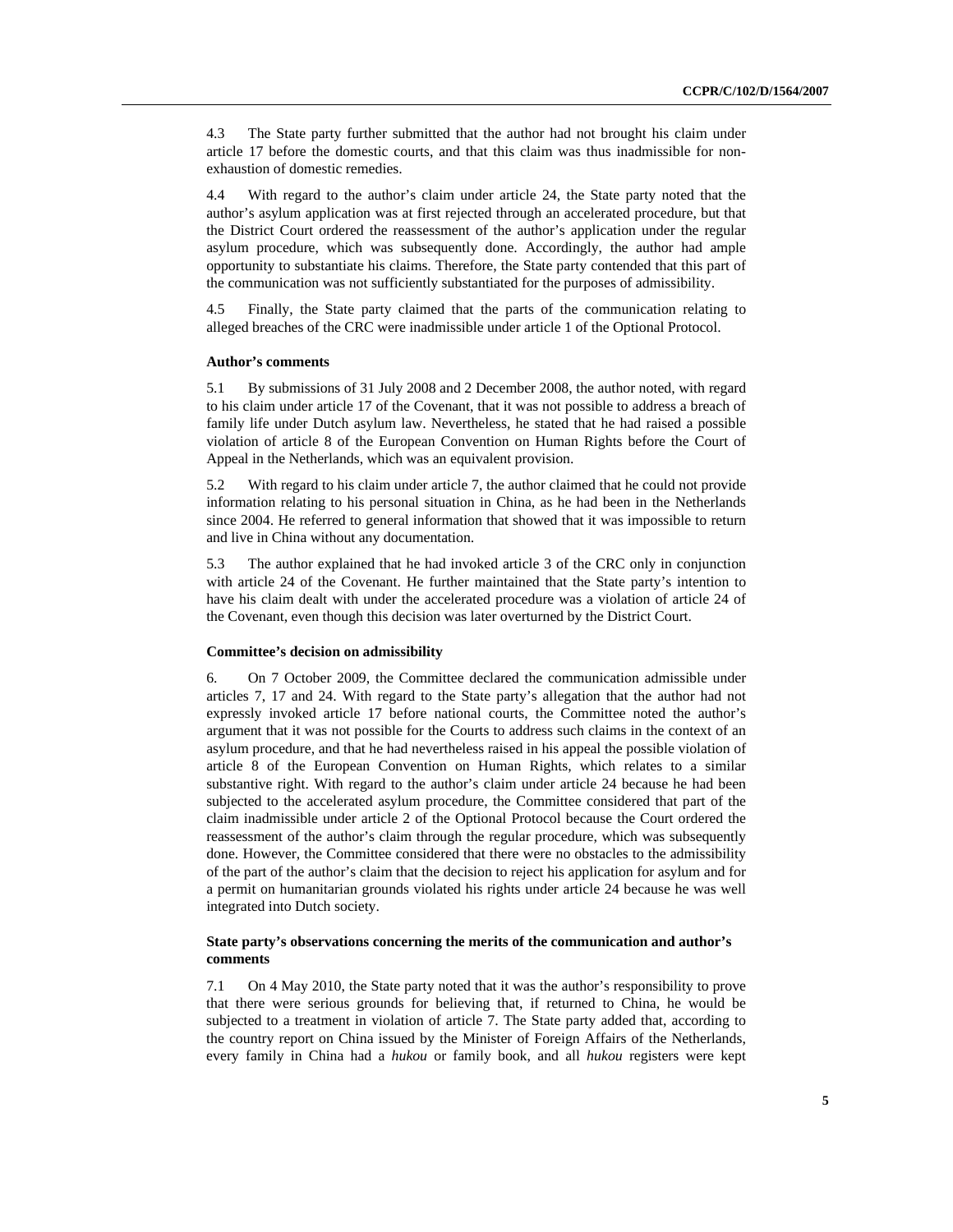indefinitely by regional authorities, even in the event that citizens left the country, in which case these were required to report the change of address to the *hukou* administrative body. The State party noted that the author had not supplied any information to conclude that he was not registered in China. In the State party's view, the fact that the author attended school and had access to health care in China supports the assumption that he was registered. The State party further noted that the author had now reached the age of majority and could be expected to care and provide for himself. The State party observed that the mere fact that the author's circumstances would be significantly less favourable if he were to be removed from the Netherlands could not in itself be considered a violation of article 7 of the Covenant. The State party added that there were no grounds for assuming that the author would not have access to adequate care in China. According to recent reports, China had made caring for orphans a priority and medical care provided was basic but acceptable by local standards.

7.2 With regard to the author's claim under article 17, the State party noted that the only issue raised by the author during the national procedures was his request to be reunited with his mother. The State party notes that the author did not make use of the opportunity to have his right to a private and/or family life assessed by applying for a regular residence permit under the Aliens Decree 2000. The State party also noted that the author's ties with his guardian could not be characterised as family ties, especially since he was now 18 years old and no longer in need for guardianship. Additionally, the State party noted that the author had not specified why his ties with the Netherlands were so important to him that he could not return to China, nor had he provided any evidence that he could not resettle in China. The State party concluded that, if the Committee were to conclude that there had been interference with the author's right under article 17, it should be nonetheless considered that such interference would be neither arbitrary nor unlawful.

7.3 With regard to the author's claim under article 24, the State party stressed that the author had now reached the age of majority and could be expected to care and provide for himself. The State party noted that the policy of returning unaccompanied minor asylum seekers was based on their own interest, since few uprooted or displaced children would benefit from being separated from their families. On the contrary, the best interest of the child required restoring their relationship with their parents, family and social surroundings.

8. On 31 December 2010, the author noted that the State party had not put forward any new arguments. Therefore, the author did not add any new comments on the merits of the case.

#### **Issues and proceedings before the Committee**

#### *Reconsideration of the Committee's decision on admissibility with regard to the author's claim under article 17*

9. With regard to the author's claim that his return to China would violate his right to private and family life, the Committee notes the State party's argument in the sense that the author failed to use his opportunity to invoke this right by not applying for a regular residence permit on grounds of exceptional personal circumstances, according to the relevant domestic legislation. In light of this new information, which has not been challenged by the author, the Committee considers that the author's claim under article 17 is inadmissible for non-exhaustion of domestic remedies.

#### *Considerations on the merits*

10.1 The Human Rights Committee has considered the present communication in the light of all the information received, in accordance with article 5, paragraph 1, of the Optional Protocol.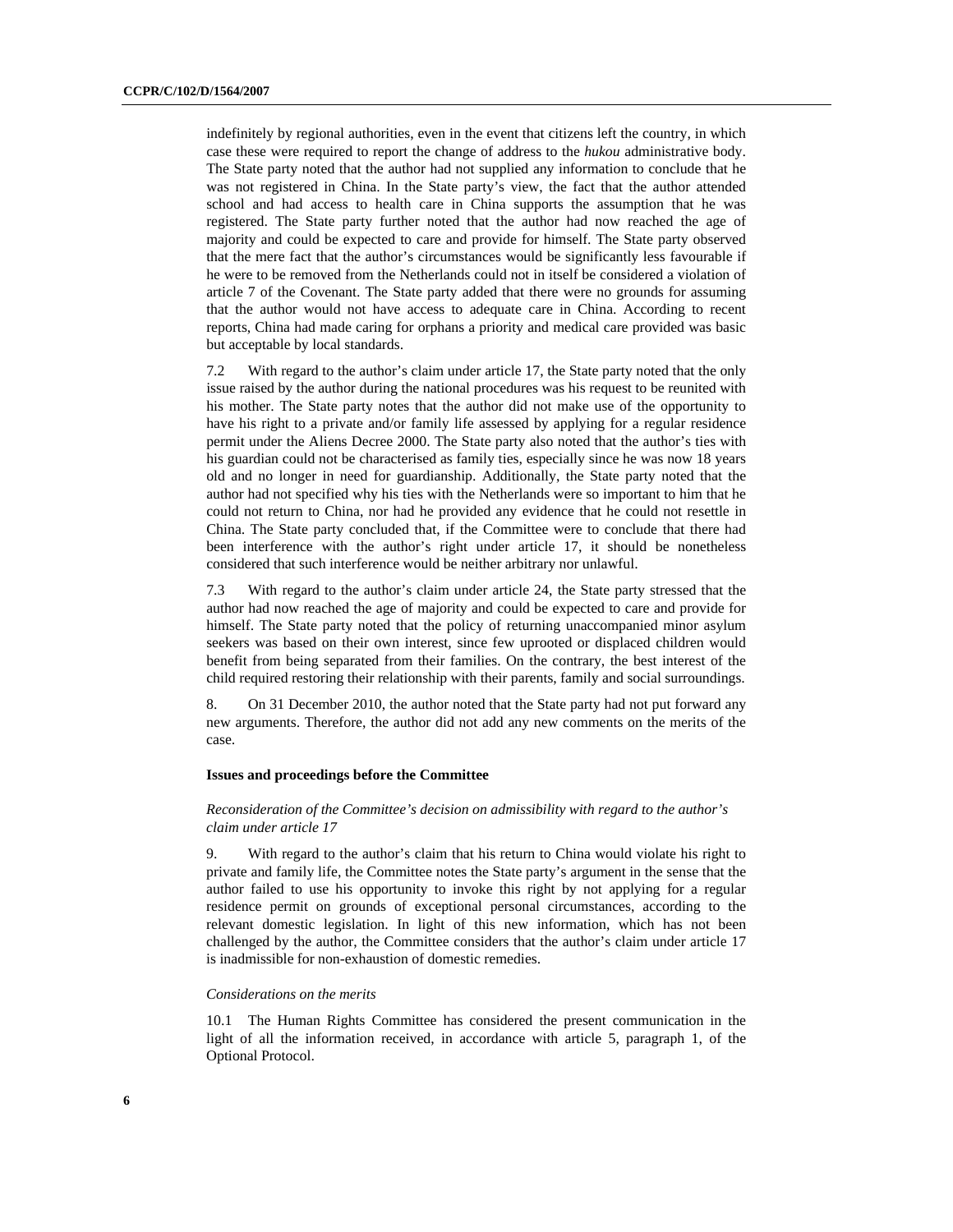10.2 The Committee recalls that States parties must not expose individuals to the danger of torture or cruel, inhuman or degrading treatment or punishment upon return to another country by way of their extradition, expulsion or refoulement.<sup>2</sup> The Committee must therefore assess whether there are substantial grounds for believing that there is a real risk that the author would be subjected to the treatment prohibited by article 7 if he were to be removed to China<sup>3</sup>. In the present case, the Committee takes note of the author's argument that, since he does not have an identity card or *hukou* registration, he is unable to prove his identity or access any social assistance services in China, and since he does not have any family or connection in the country, he would be forced to beg to survive. The Committee notes the State party's argument to the effect that the author must have been registered in China but considers that it cannot be expected from an unaccompanied 12-year-old that he know his administrative obligations regarding notification to the relevant *hukou* administrative body. Moreover, it would have been unreasonable to demand from the author that he notify his residence in the Netherlands to the Chinese authorities given the fact that he was seeking asylum. The Committee notes that the author's claim under article 7 is closely linked to his claim under article 24, namely, the treatment he may have been subjected to as a child had the deportation order been implemented at the time where it was adopted. Therefore, the Committee will examine both claims jointly.

10.3 With regard to the author's claim that the State party did not take his best interest as a child into consideration when deciding on his return to China, the Committee notes that, from the deportation decision and from the State party's submissions, it transpires that the State party failed to duly consider the extent of the hardship that the author would encounter if returned, especially given his young age at the time of the asylum process. The Committee further notes that the State party failed to identify any family members or friends with whom the author could have been reunited in China. In light of this, the Committee rejects the State party's statement that it would have been in the best interest of the author as a child to be returned to that country. The Committee concludes that, by deciding to return the author to China without a thorough examination of the potential treatment that the author may have been subjected to as a child with no identified relatives and no confirmed registration, the State party failed to provide him with the necessary measures of protection as a minor at that time.<sup>4</sup>

11. The Human Rights Committee, acting under article 5, paragraph 4, of the Optional Protocol to the International Covenant on Civil and Political Rights, is of the view that the State party's decision to return the author to China violates his rights under article 24, in conjunction with article 7 of the Covenant.

12. Pursuant to article 2, paragraph 3(a), of the Covenant, the Committee considers that the State party is under an obligation to provide the author with an effective remedy by reconsidering his claim in light of the evolution of the circumstances of the case, including the possibility of granting him a residence permit. The State party is also under an obligation to take steps to prevent similar violations occurring in the future.

<sup>&</sup>lt;sup>2</sup> See General Comment No. 20, on article 7 (Prohibition of torture or cruel, inhuman or degrading treatment or punishment), paragraph 9.

<sup>&</sup>lt;sup>3</sup> See General Comment No. 31, on article 2 (The Nature of the General Legal Obligation Imposed on States Parties to the Covenant), paragraph 12. See also the Committee's Views on communications No 1315/2004, *Singh* v *Canada*, 30 March 2006, paragraph 6.3, No. 706/1996, *T* v *Australia*, November 1997, paragraph 8.4, and No. 692/1996, *A.R.J.,* 28 July 1997, paragraph 6.12. 4

See also the Committee's Views in communication No. 1554/2007, *El-Hichou* v *Denmark*, 22 July 2010, paragraphs 7.4 and 7.5.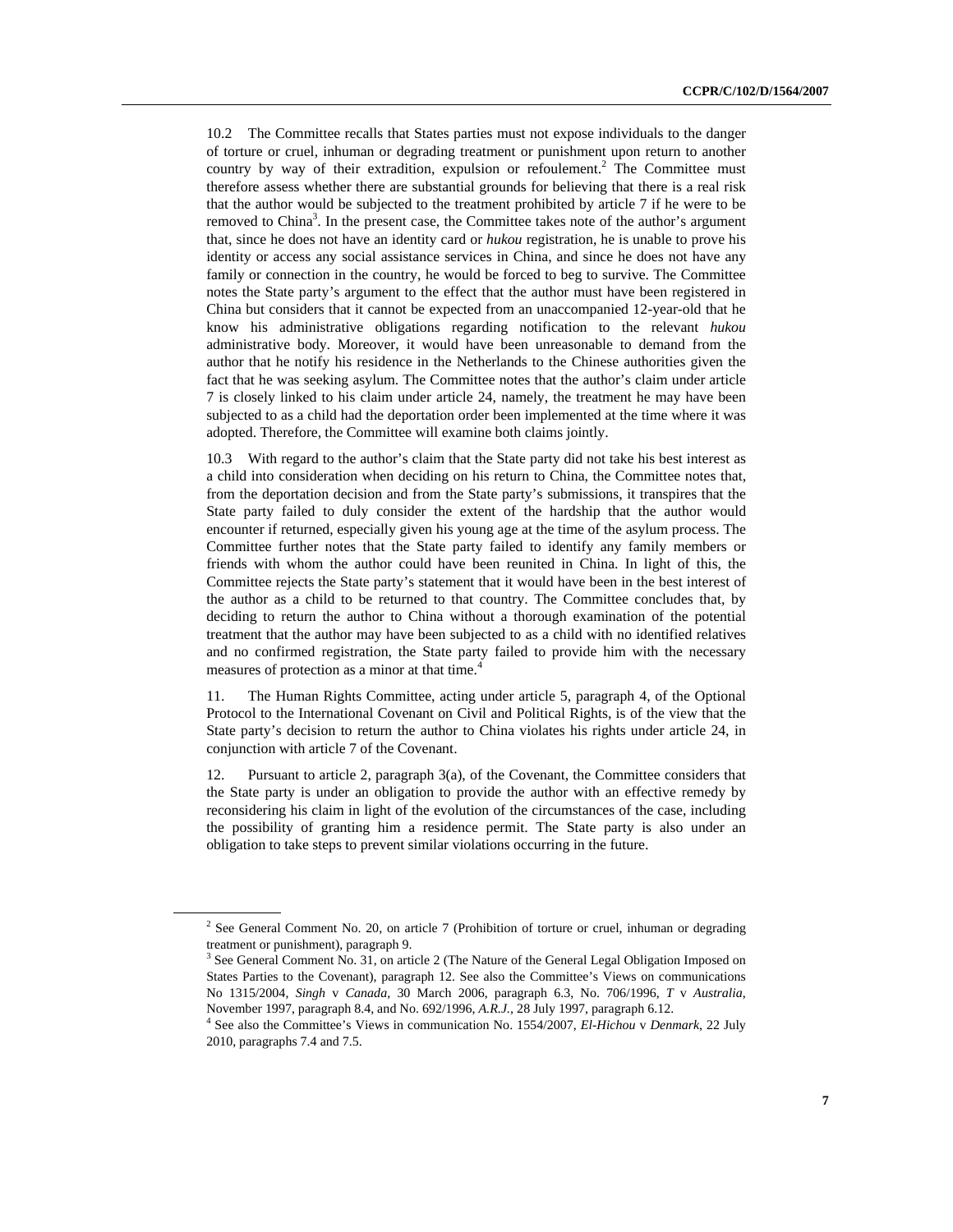13. Bearing in mind that, by becoming a party to the Optional Protocol, the State party has recognized the competence of the Committee to determine whether there has been a violation of the Covenant or not and that, pursuant to article 2 of the Covenant, the State party has undertaken to ensure to all individuals within its territory or subject to its jurisdiction the rights recognized in the Covenant and to provide an effective remedy when it has been determined that a violation has occurred, the Committee wishes to receive from the State party, within 180 days, information about the measures taken to give effect to the Committee's Views. In addition, it requests the State party to publish the Committee's Views.

[Adopted in English, French and Spanish, the English text being the original version. Subsequently to be issued also in Arabic, Chinese and Russian as part of the Committee's annual report to the General Assembly.]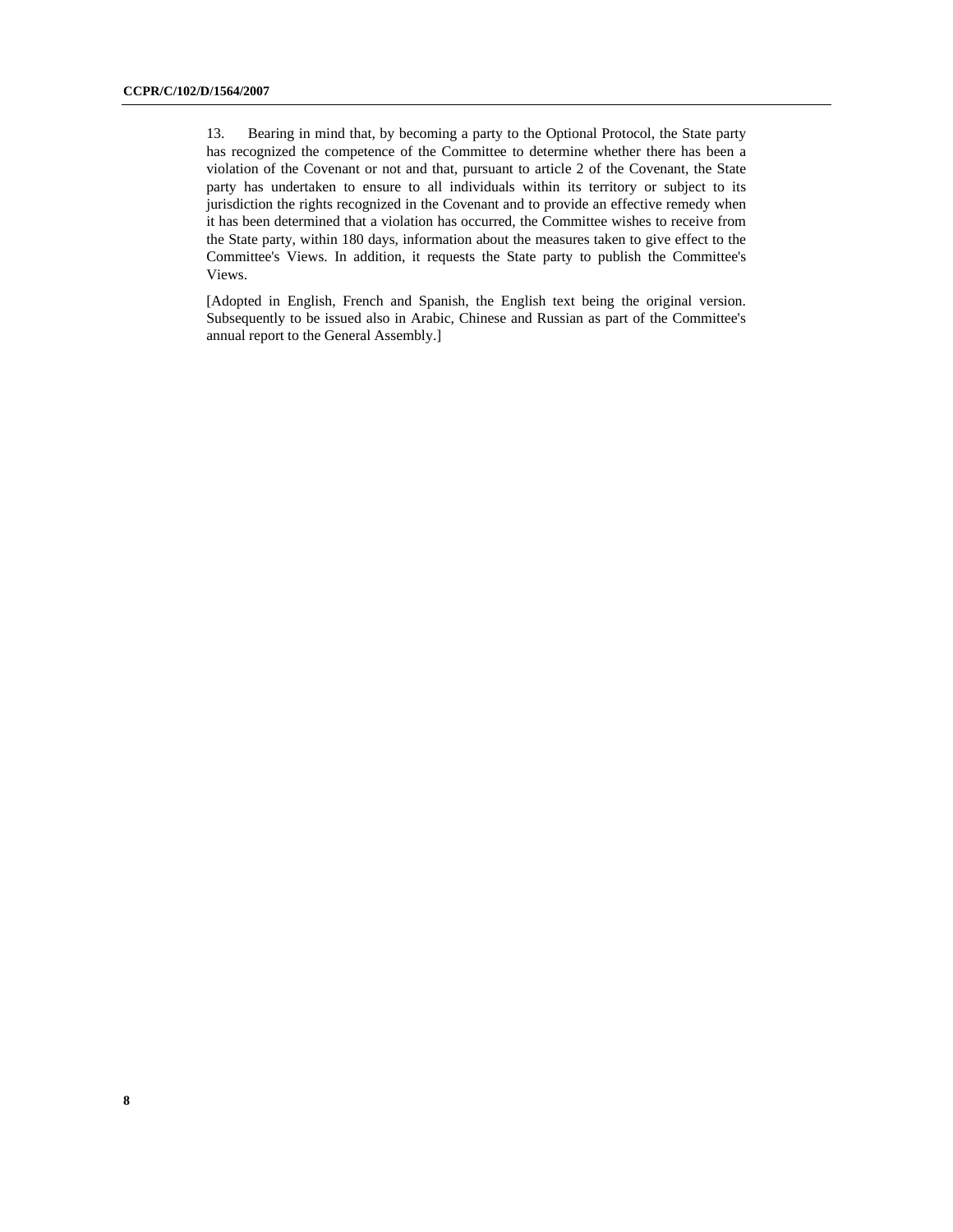# **Appendix**

## **Individual opinion of Committee members, Sir Nigel Rodley and Mr Krister Thelin (dissenting)**

In a few short words and without explanation, the Committee has embarked on novel jurisprudence. In previous cases involving fears of adverse consequences if a decision to deport were implemented, the Committee has expressed the opinion that, if the decision were implemented, the rights at issue *would be* violated. This indeed was the case in *El-Hichou v Denmark*, the very one cited by the Committee as authority for its decision (see footnote 4). Also, the operative date for the Committee's analysis has typically been, not the date the authorities took their decision, but the date of its own decision, so as to ensure that serious harm is avoided.

Now, out of the blue, the Committee has decided that a mere unimplemented decision of the State party's authorities entails a violation of article 24 (protection of children – at the time of the authorities' decision the author was a child; now he is 19 or 20) and this read together with nothing less than article 7 (prohibition of torture and similar illtreatment). The Committee invokes the notion of the best interests of the child, as if this were the only applicable criterion for the interpretation of article 24, a status it does not enjoy even under the Convention on the Rights of the Child, from which the Committee has imported it. According to article 3, paragraph 1, of the latter Convention, the best interests of the child are 'a primary consideration', not 'the primary consideration', and certainly not the only consideration.

Another factor for the Committee seems to have been the State party's failure to conduct a 'thorough examination' of the consequences of such a deportation. The fact that those consequences could have been addressed at the stage of the practical implementation of the decision is ignored by the Committee. In any event, the implementation never happened.

We therefore dissent from a decision that is unprecedented, unjustified and arbitrary. This dissent should not be interpreted as approval of the State party's actions. Humane behaviour by the State party would be demonstrated by a reversal of the decision to deport after the author has spent so much time and developed such roots in The Netherlands. It is just that the Committee has no basis in law for finding an unimplemented decision of this sort to violate the Covenant.

| [signed] | Sir Nigel Rodley |
|----------|------------------|
| [signed] | Krister Thelin   |

[Done in English, French and Spanish, the English text being the original version. Subsequently to be issued also in Arabic, Chinese and Russian as part of the Committee's annual report to the General Assembly.]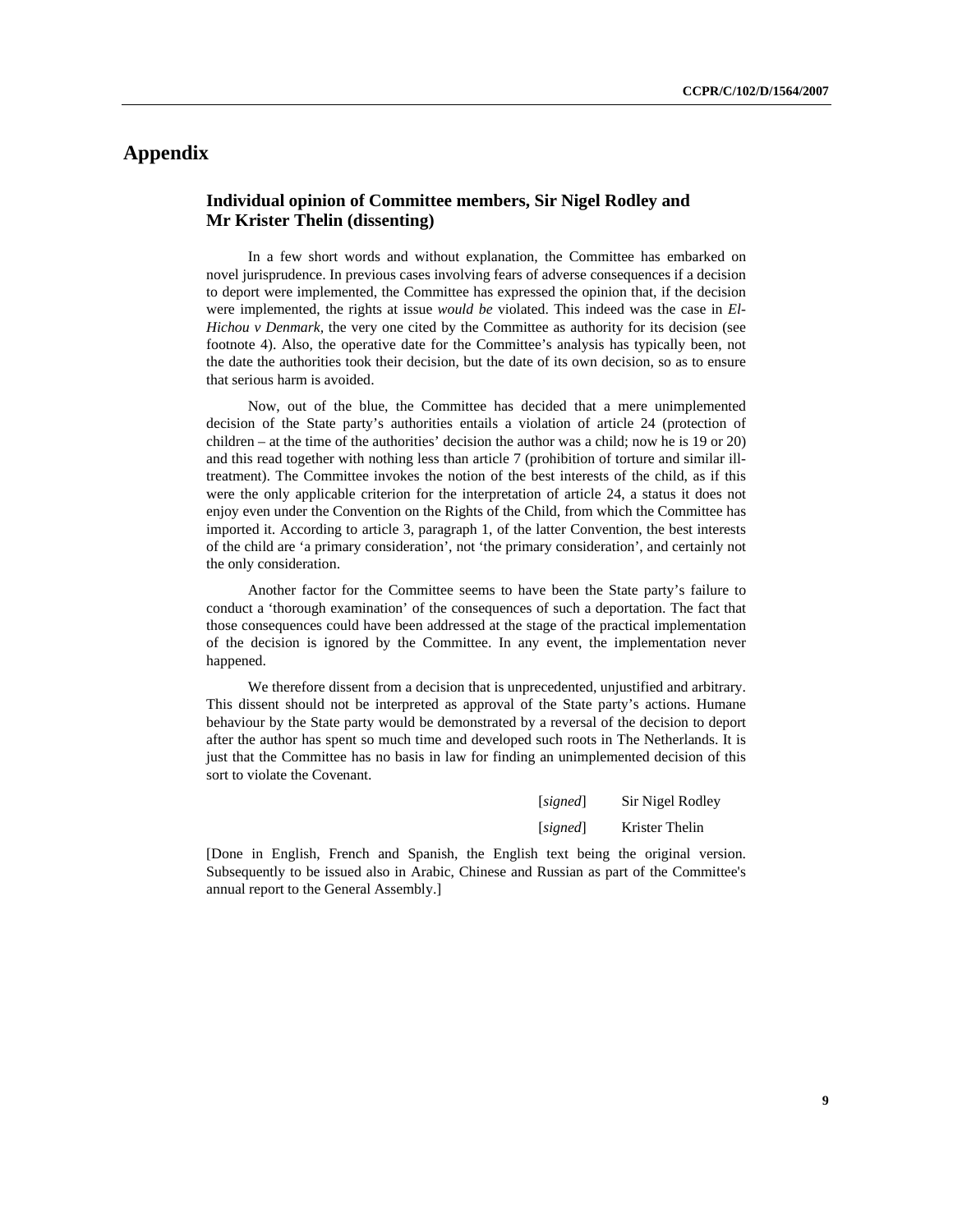### **Individual opinion of Committee members Mr. Gerald L. Neuman and Mr. Yuji Iwasawa (dissenting)**

 The State party's Observations concerning this communication detail its efforts to ascertain that the author would benefit from appropriate supervision and care if he were returned to his own country. We cannot share in the majority's negative evaluation of its efforts to take into account the best interests of the child as a primary factor in its decision.

 It might have been helpful for the State party also to specify the additional steps that it would have taken to clarify the author's status if it had attempted to implement the return order; but the order was never implemented and he is now an adult and no longer in need of supervision. We hope that the Committee's future approach in similar cases will not establish a pattern that provides encouragement to the needless placement of unaccompanied children, without documents, in the hands of smugglers, which exposes them to serious risks of human trafficking, injury, and death.

| [signed] | Gerald L. Neuman |
|----------|------------------|
| [signed] | Yuji Iwasawa     |

[Done in English, French and Spanish, the English text being the original version. Subsequently to be issued also in Arabic, Chinese and Russian as part of the Committee's annual report to the General Assembly.]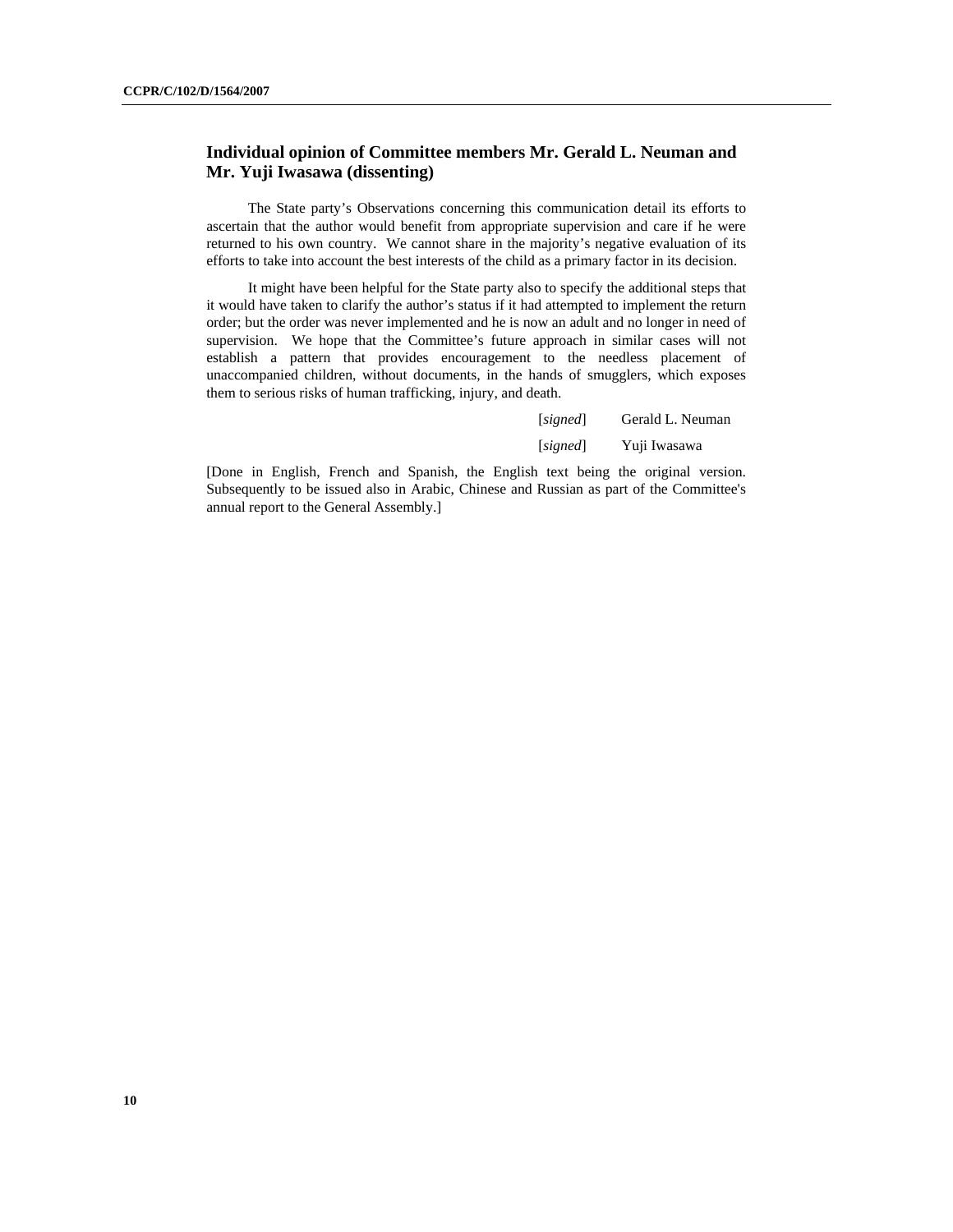### **Individual opinion of Committee member Mr. Fabián Salvioli**

1. I concur with the Committee's Views as expressed in communication No. 1564/2007 concerning *X.H.L. v. the Netherlands*, as I fully share the Committee's reasoning and conclusion that the State party has violated article 24, read together with article 7, of the Covenant. However, I consider that the Committee should have also found an independent violation of article 24 of the Covenant.

2. Paragraph 1 of article 24 of the International Covenant on Civil and Political Rights is a directive of great scope and power, as it states that all children shall have the right to such measures of protection as are required by their status as minors, on the part of the family, society and the State.

3. In its general comment No. 17, the Committee stated that the measures that should be adopted by virtue of article 24, paragraph 1, are not specified in the Covenant, and it is for each State to determine them in the light of the protection needs of children in its territory and within its jurisdiction.<sup>1</sup>

4. Of course, those measures cannot be arbitrary and must be adopted within the framework of other international obligations which the State party has undertaken; in this case, that framework is provided by the Convention on the Rights of the Child, $2$  which was ratified by the Netherlands in 1995.

5. The obligations established in the Convention, to the extent that they are relevant, go hand in hand with the obligations set forth in article 24 of the International Covenant on Civil and Political Rights. These obligations constitute the parameter for the analysis that the Human Rights Committee should undertake in all cases that involve a boy or a girl and a State party to both instruments. This should always be the case, and especially when a boy or a girl has been a victim of human trafficking. In those cases, States parties have an even greater duty to ensure that the children do not become victims again. Failing to carry out a comprehensive analysis of the obligations freely adopted by States parties creates an artificial division that is associated, no doubt, with approaches that have been superseded by a more coherent doctrine on the issue. The focus of that doctrine is invariably on ensuring that the provisions contained in human rights instruments have the proper effects.

6. In the current case, in addition to the violation of article 24, read together with article 7, the Committee should also have found an independent violation of article 24. Under the particular circumstances of the case, the decision by the Netherlands to return X.H.L. to China constituted in itself a violation of article 24 of the Covenant, independently of whether or not the decision could do harm to the minor's psychological well-being.

7. There is one final aspect that I consider important to highlight in this individual opinion. In paragraph 11 of its Views, the Committee correctly rules that the State party's decision to return the author to China violates his rights under article 24, in conjunction with article 7, of the Covenant, which indicates the presence of an actual, rather than a potential, violation.

8. If the Committee had decided that there was a "potential violation" owing to the fact that X.H.L. is still living in the Netherlands and has not actually been sent to China, it would then have failed to consider the violation itself. The current case does not have

<sup>&</sup>lt;sup>1</sup>Human Rights Committee, general comment No. 17 (1989), para. 3.

<sup>&</sup>lt;sup>2</sup>The Convention on the Rights of the Child, adopted in 1989, should, in my opinion, be entitled "the Convention on the Rights of Boys and Girls", in view of the need to use appropriate language.